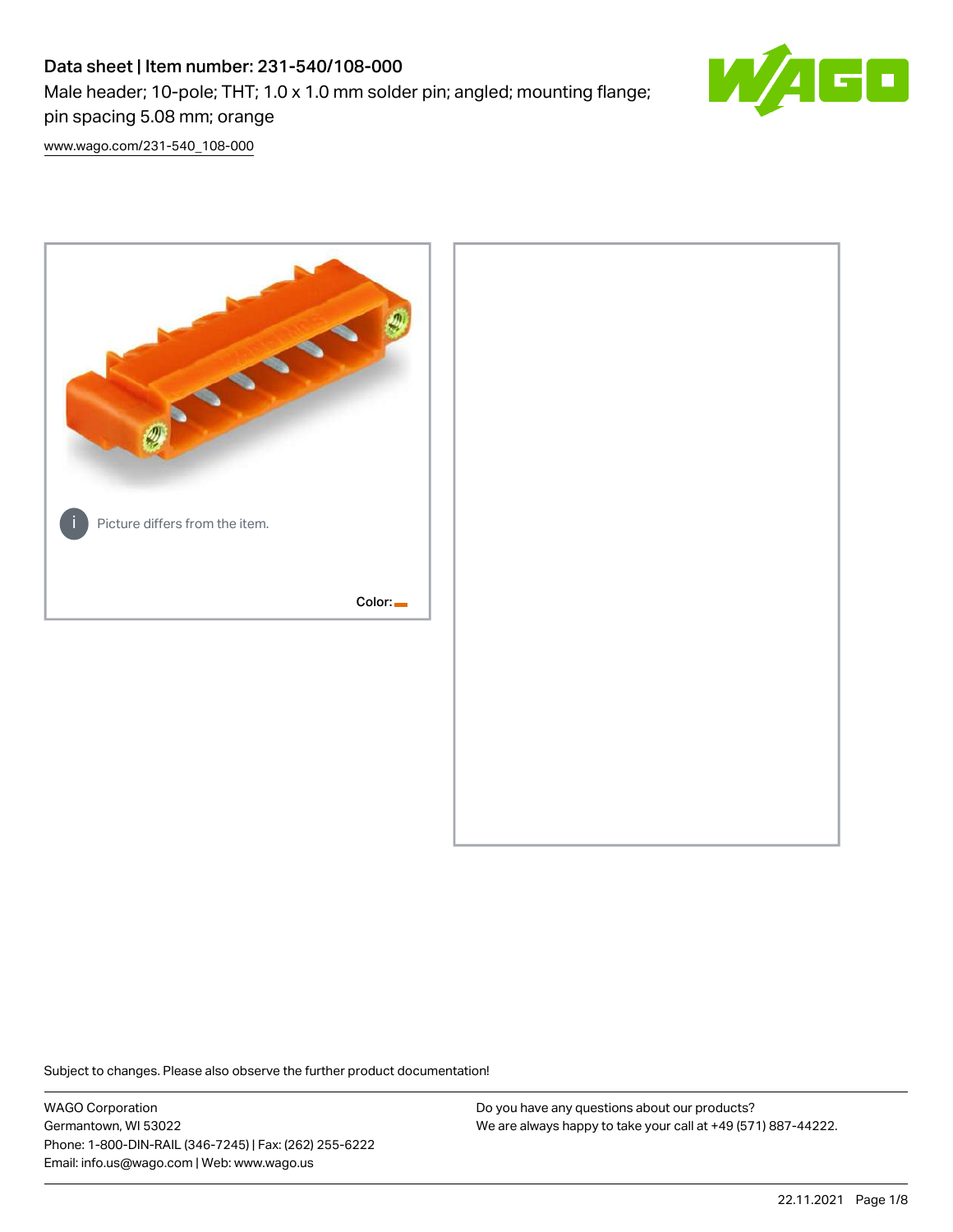

### Dimensions in mm

 $L_1$  = (pole no. x pin spacing) + 5.4 mm

 $L_2$  = (pole no. x pin spacing) + 10 mm

## Item description

- $\blacksquare$ Horizontal or vertical PCB mounting via straight or angled solder pins
- $\blacksquare$ Pin cross-section: 1 x 1 mm
- $\blacksquare$ With coding fingers

Subject to changes. Please also observe the further product documentation!

WAGO Corporation Germantown, WI 53022 Phone: 1-800-DIN-RAIL (346-7245) | Fax: (262) 255-6222 Email: info.us@wago.com | Web: www.wago.us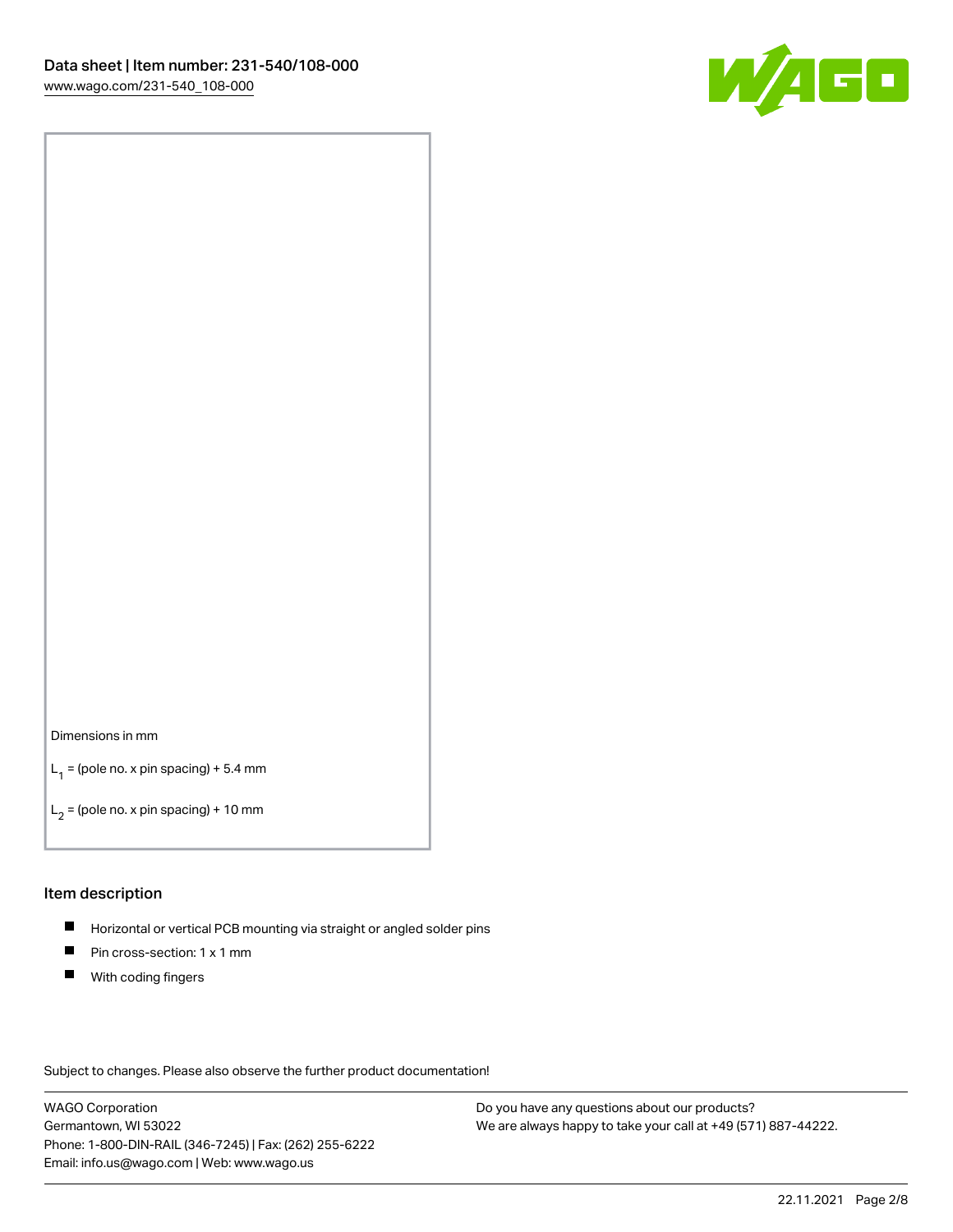

# Data Notes

| Safety information 1 | The <i>MCS – MULTI CONNECTION SYSTEM</i> includes connectors<br>without breaking capacity in accordance with DIN EN 61984. When<br>used as intended, these connectors must not be connected<br>/disconnected when live or under load. The circuit design should<br>ensure header pins, which can be touched, are not live when<br>unmated. |
|----------------------|--------------------------------------------------------------------------------------------------------------------------------------------------------------------------------------------------------------------------------------------------------------------------------------------------------------------------------------------|
| Variants:            | Other pole numbers<br>3.8 mm pin projection for male headers with straight solder pins<br>Gold-plated or partially gold-plated contact surfaces<br>Other versions (or variants) can be requested from WAGO Sales or<br>configured at https://configurator.wago.com/                                                                        |

# Electrical data

# IEC Approvals

| Ratings per                 | IEC/EN 60664-1                                            |
|-----------------------------|-----------------------------------------------------------|
| Rated voltage (III / 3)     | 320 V                                                     |
| Rated surge voltage (III/3) | 4 <sub>kV</sub>                                           |
| Rated voltage (III/2)       | 320 V                                                     |
| Rated surge voltage (III/2) | 4 <sub>kV</sub>                                           |
| Nominal voltage (II/2)      | 630 V                                                     |
| Rated surge voltage (II/2)  | 4 <sub>k</sub> V                                          |
| Rated current               | 12A                                                       |
| Legend (ratings)            | (III / 2) ≙ Overvoltage category III / Pollution degree 2 |

# UL Approvals

| Approvals per                  | UL 1059 |
|--------------------------------|---------|
| Rated voltage UL (Use Group B) | 300 V   |
| Rated current UL (Use Group B) | 10 A    |
| Rated voltage UL (Use Group D) | 300 V   |
| Rated current UL (Use Group D) | 10 A    |

# Ratings per UL

| Rated voltage UL 1977 | 600 V |
|-----------------------|-------|
| Rated current UL 1977 |       |

Subject to changes. Please also observe the further product documentation!

| <b>WAGO Corporation</b>                                | Do you have any questions about our products?                 |
|--------------------------------------------------------|---------------------------------------------------------------|
| Germantown, WI 53022                                   | We are always happy to take your call at +49 (571) 887-44222. |
| Phone: 1-800-DIN-RAIL (346-7245)   Fax: (262) 255-6222 |                                                               |
| Email: info.us@wago.com   Web: www.wago.us             |                                                               |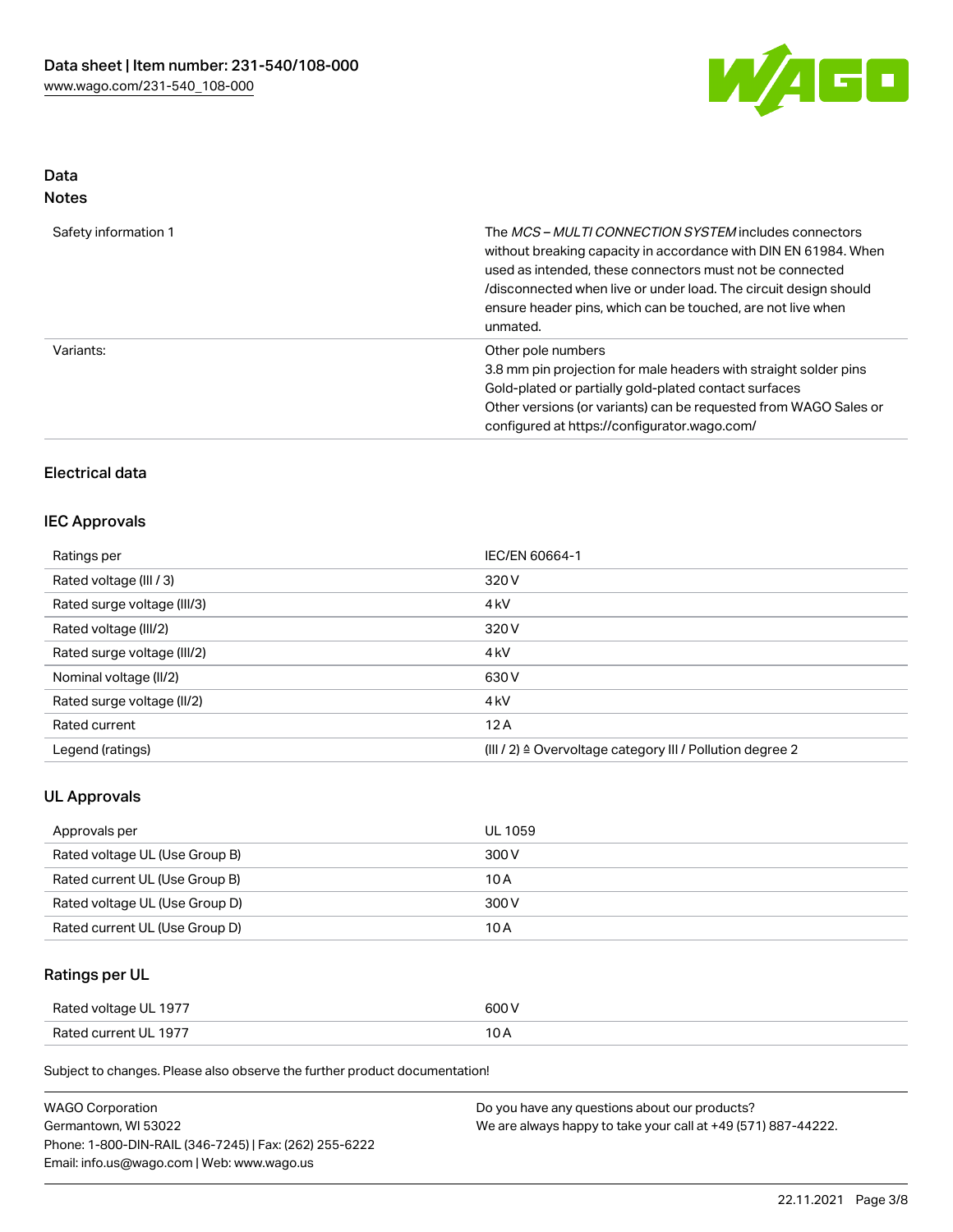

# CSA Approvals

| Approvals per                   | <b>CSA</b>           |  |
|---------------------------------|----------------------|--|
| Rated voltage CSA (Use Group B) | 300V                 |  |
| Rated current CSA (Use Group B) | 10A                  |  |
| Rated voltage CSA (Use Group D) | 300V                 |  |
| Rated current CSA (Use Group D) | 10A                  |  |
| <b>Connection data</b>          |                      |  |
| Total number of potentials      | 10                   |  |
| Number of connection types      | 1                    |  |
| Number of levels                | 1                    |  |
| <b>Connection 1</b>             |                      |  |
| Number of poles                 | 10                   |  |
| Physical data                   |                      |  |
| Pin spacing                     | 5.08 mm / 0.2 inch   |  |
| Width                           | 60.8 mm / 2.394 inch |  |
| Height                          | 12.2 mm / 0.48 inch  |  |
| Height from the surface         | 8.4 mm / 0.331 inch  |  |
| Depth                           | 12 mm / 0.472 inch   |  |
| Solder pin length               | 3.8 <sub>mm</sub>    |  |
| Solder pin dimensions           | $1 \times 1$ mm      |  |

## Plug-in connection

| Contact type (pluggable connector) | Male connector/plug |
|------------------------------------|---------------------|
| Connector (connection type)        | for PCB             |
| Mismating protection               | No                  |
| Mating direction to the PCB        | 0°                  |
| Locking of plug-in connection      | Threaded flange     |

# PCB contact

| <b>PCB Contact</b>     | 1 O J                                    |
|------------------------|------------------------------------------|
| Solder pin arrangement | over the entire male connector (in-line) |

Subject to changes. Please also observe the further product documentation!

Drilled hole diameter with tolerance  $1.4$   $(+0.1)$  mm

| <b>WAGO Corporation</b>                                | Do you have any questions about our products?                 |
|--------------------------------------------------------|---------------------------------------------------------------|
| Germantown. WI 53022                                   | We are always happy to take your call at +49 (571) 887-44222. |
| Phone: 1-800-DIN-RAIL (346-7245)   Fax: (262) 255-6222 |                                                               |
| Email: info.us@wago.com   Web: www.wago.us             |                                                               |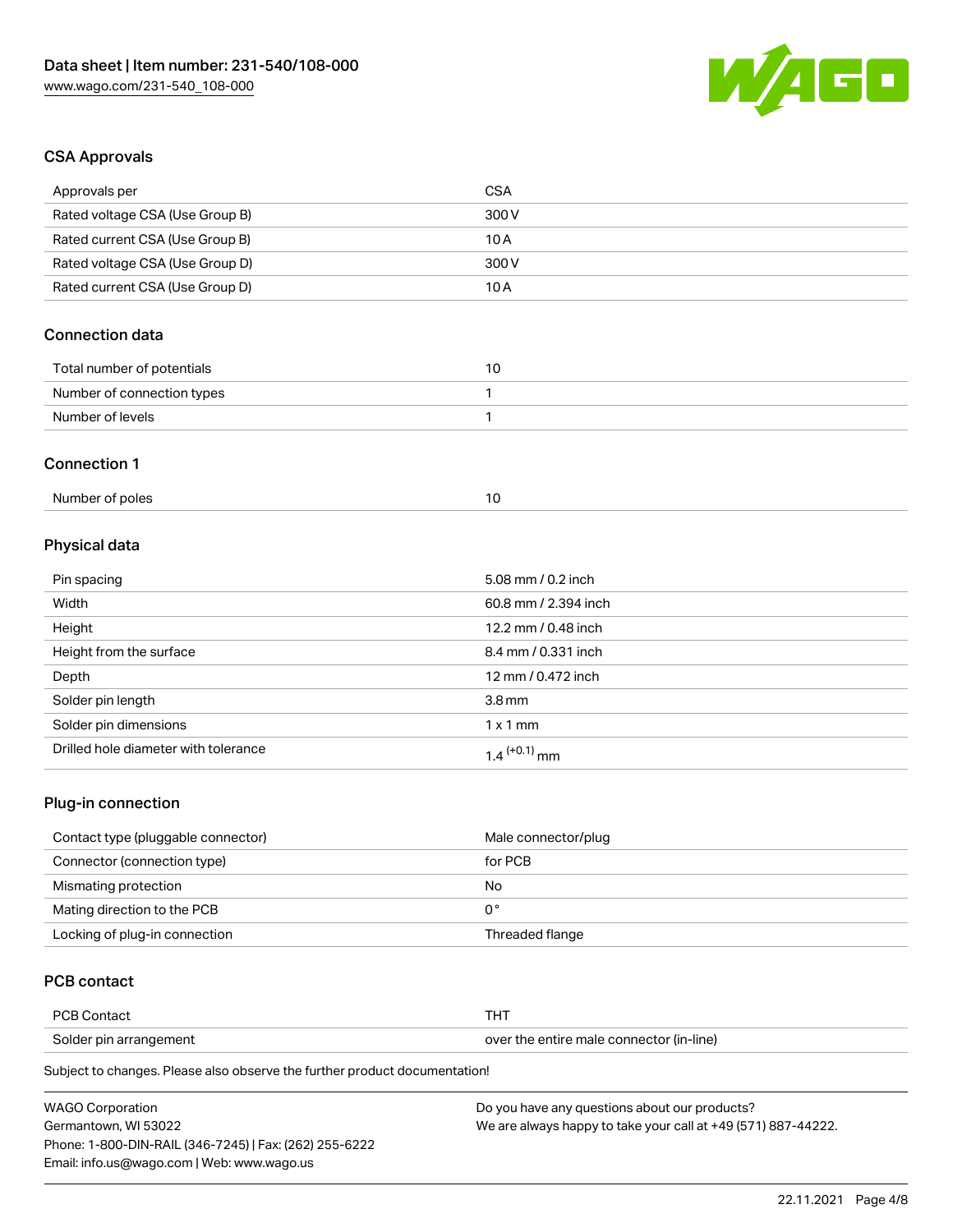

## Number of solder pins per potential 1

### Material data

| Color                       | orange                                 |
|-----------------------------|----------------------------------------|
| Material group              |                                        |
| Insulation material         | Polyamide (PA66)                       |
| Flammability class per UL94 | V <sub>0</sub>                         |
| Contact material            | Electrolytic copper (E <sub>Cu</sub> ) |
| Contact plating             | tin-plated                             |
| Fire load                   | $0.069$ MJ                             |
| Weight                      | 3.9 <sub>g</sub>                       |

## Environmental requirements

Limit temperature range  $-60...+100 °C$ 

## Commercial data

| Product Group         | 3 (Multi Conn. System) |
|-----------------------|------------------------|
| PU (SPU)              | 100 Stück              |
| Packaging type        | box                    |
| Country of origin     | <b>PL</b>              |
| <b>GTIN</b>           | 4044918867238          |
| Customs tariff number | 8536694040             |

# Approvals / Certificates

### Country specific Approvals

| Logo                | Approval                                            | <b>Additional Approval Text</b> | Certificate<br>name |
|---------------------|-----------------------------------------------------|---------------------------------|---------------------|
|                     | <b>CB</b><br><b>DEKRA Certification B.V.</b>        | IEC 61984                       | NL-39756            |
|                     | <b>CSA</b><br>DEKRA Certification B.V.              | C <sub>22.2</sub>               | 1466354             |
| EMA<br><b>INEUR</b> | <b>KEMA/KEUR</b><br><b>DEKRA Certification B.V.</b> | EN 61984                        | 2190761.01          |

Subject to changes. Please also observe the further product documentation!

| <b>WAGO Corporation</b>                                | Do you have any questions about our products?                 |
|--------------------------------------------------------|---------------------------------------------------------------|
| Germantown. WI 53022                                   | We are always happy to take your call at +49 (571) 887-44222. |
| Phone: 1-800-DIN-RAIL (346-7245)   Fax: (262) 255-6222 |                                                               |
| Email: info.us@wago.com   Web: www.wago.us             |                                                               |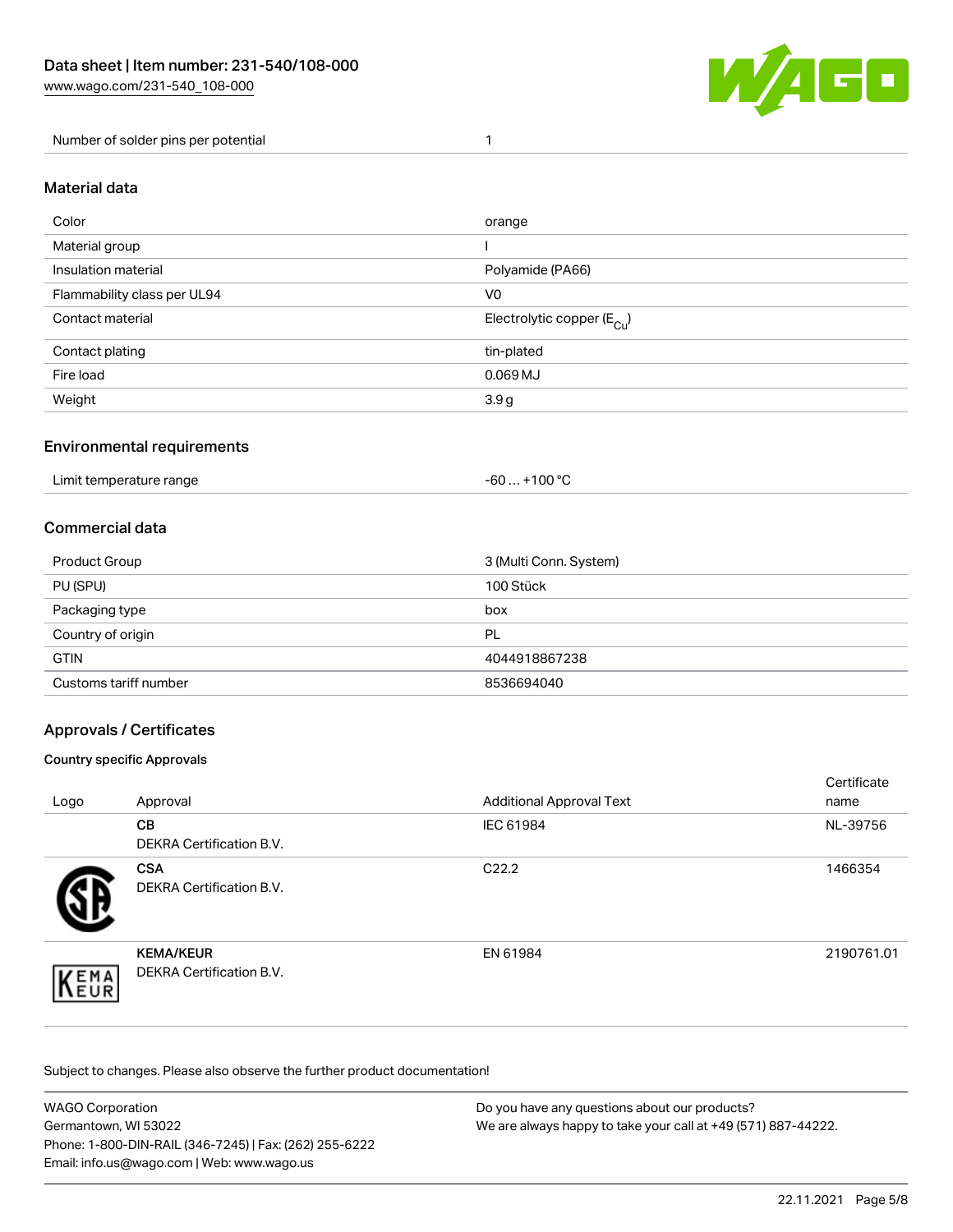

#### Ship Approvals

| Logo                     | Approval                  | Additional Approval Text | Certificate<br>name |
|--------------------------|---------------------------|--------------------------|---------------------|
|                          | BV<br>Bureau Veritas S.A. | IEC 60998                | 11915/D0<br>BV      |
| <b>BUREAU</b><br>VERITAS |                           |                          |                     |

#### UL-Approvals

| Logo                  | Approval                                    | <b>Additional Approval Text</b> | Certificate<br>name |
|-----------------------|---------------------------------------------|---------------------------------|---------------------|
| $\boldsymbol{\theta}$ | UL<br>UL International Germany GmbH         | <b>UL 1977</b>                  | E45171              |
| J                     | <b>UR</b><br>Underwriters Laboratories Inc. | <b>UL 1059</b>                  | E45172              |

## **Counterpart**

| Item no.231-310/107-000<br>1-conductor female connector; CAGE CLAMP®; 2.5 mm <sup>2</sup> ; Pin spacing 5.08 mm; 10-pole; Screw flange;<br>$2,50$ mm <sup>2</sup> ; orange        | www.wago.com/231-310<br>$/107 - 000$ |
|-----------------------------------------------------------------------------------------------------------------------------------------------------------------------------------|--------------------------------------|
| Item no.231-2310/107-000<br>2-conductor female connector; Push-in CAGE CLAMP®; 2.5 mm <sup>2</sup> ; Pin spacing 5.08 mm; 10-pole; Screw<br>flange; 2,50 mm <sup>2</sup> ; orange | www.wago.com/231-2310<br>/107-000    |
| Item no.2231-310/107-000<br>Female plug; 10-pole; push-button; screw flange; 12 AWG max; pin spacing 5.08 mm; 1-conductor per<br>pole; orange                                     | www.wago.com/2231-310<br>/107-000    |

## Optional accessories

#### Coding

| Intermediate plate |                                                                  |                      |
|--------------------|------------------------------------------------------------------|----------------------|
|                    | Item no.: 231-500<br>Spacer; for formation of groups; light gray | www.wago.com/231-500 |
| Coding             |                                                                  |                      |
|                    | ltem no.: 231-129<br>Coding key; snap-on type; light gray        | www.wago.com/231-129 |

Subject to changes. Please also observe the further product documentation!

WAGO Corporation Germantown, WI 53022 Phone: 1-800-DIN-RAIL (346-7245) | Fax: (262) 255-6222 Email: info.us@wago.com | Web: www.wago.us Do you have any questions about our products? We are always happy to take your call at +49 (571) 887-44222.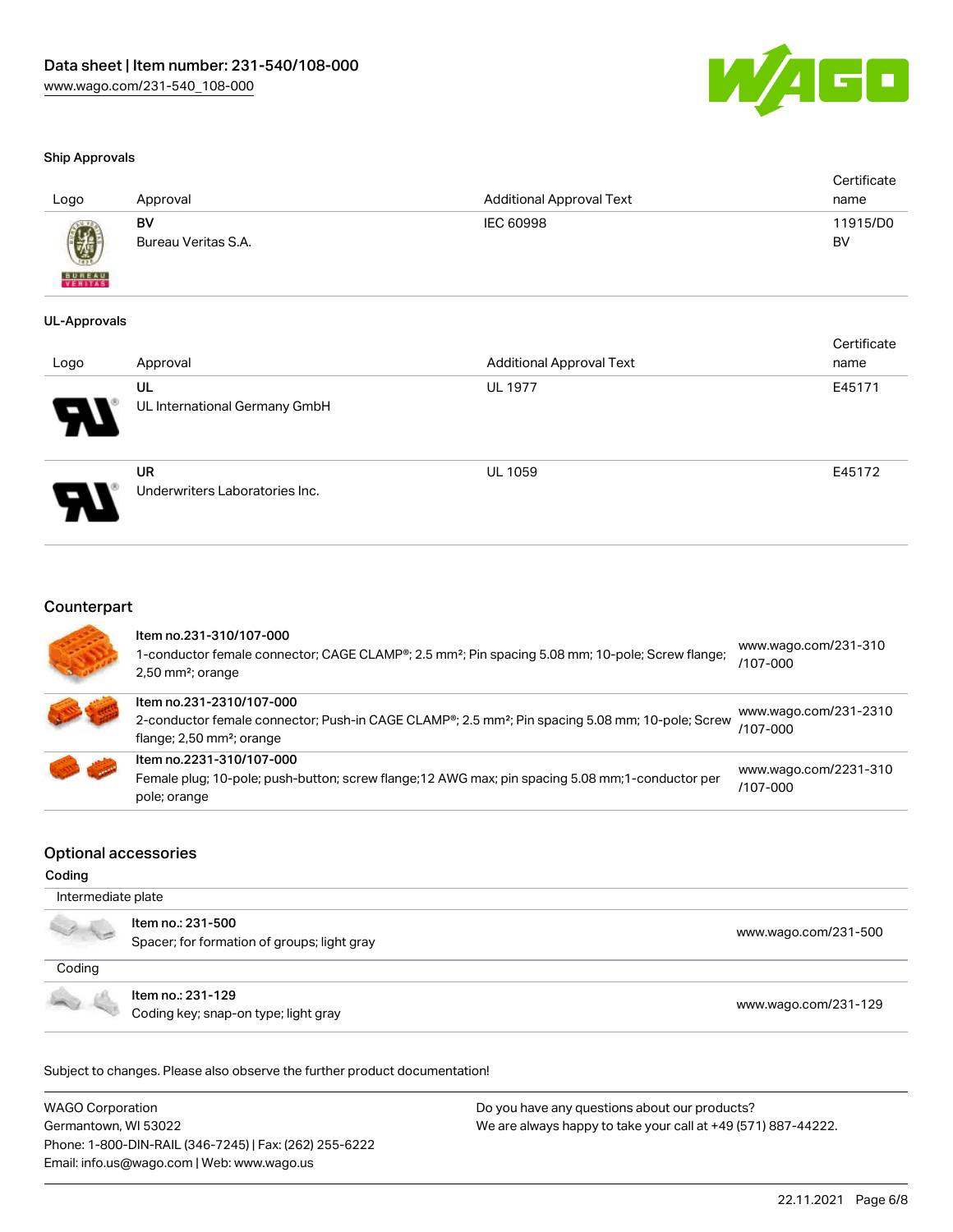

#### Downloads Documentation

| Documentation |  |
|---------------|--|
|---------------|--|

| <b>Additional Information</b><br>Technical explanations                                                                                                                | 2019 Apr 3 | pdf<br>2.0 MB | Download |
|------------------------------------------------------------------------------------------------------------------------------------------------------------------------|------------|---------------|----------|
|                                                                                                                                                                        |            |               |          |
| <b>CAD files</b>                                                                                                                                                       |            |               |          |
| CAD data                                                                                                                                                               |            |               |          |
|                                                                                                                                                                        |            |               |          |
| 2D/3D Models 231-540/108-000                                                                                                                                           |            | <b>URL</b>    | Download |
| <b>CAE</b> data                                                                                                                                                        |            |               |          |
| EPLAN Data Portal 231-540/108-000                                                                                                                                      |            | <b>URL</b>    | Download |
| EPLAN Data Portal 231-540/108-000                                                                                                                                      |            | <b>URL</b>    | Download |
| ZUKEN Portal 231-540/108-000                                                                                                                                           |            | URL           | Download |
| <b>PCB Design</b>                                                                                                                                                      |            |               |          |
| Symbol and Footprint 231-540/108-000                                                                                                                                   |            | URL           | Download |
| CAx data for your PCB design, consisting of "schematic symbols and PCB footprints",<br>allow easy integration of the WAGO component into your development environment. |            |               |          |
| Supported formats:                                                                                                                                                     |            |               |          |
| ш<br>Accel EDA 14 & 15                                                                                                                                                 |            |               |          |
| ш<br>Altium 6 to current version                                                                                                                                       |            |               |          |
| Ш<br>Cadence Allegro                                                                                                                                                   |            |               |          |
| $\blacksquare$<br>DesignSpark                                                                                                                                          |            |               |          |
| Ш<br>Eagle Libraries                                                                                                                                                   |            |               |          |
| KiCad                                                                                                                                                                  |            |               |          |
| ш<br>Mentor Graphics BoardStation                                                                                                                                      |            |               |          |
| Mentor Graphics Design Architect<br>Ш                                                                                                                                  |            |               |          |
| Ш<br>Mentor Graphics Design Expedition 99 and 2000                                                                                                                     |            |               |          |
| ш<br>OrCAD 9.X PCB and Capture                                                                                                                                         |            |               |          |
| PADS PowerPCB 3, 3.5, 4.X, and 5.X                                                                                                                                     |            |               |          |
| $\blacksquare$<br>PADS PowerPCB and PowerLogic 3.0                                                                                                                     |            |               |          |
| ш<br>PCAD 2000, 2001, 2002, 2004, and 2006                                                                                                                             |            |               |          |
| Subject to changes. Please also observe the further product documentation!                                                                                             |            |               |          |
|                                                                                                                                                                        |            |               |          |